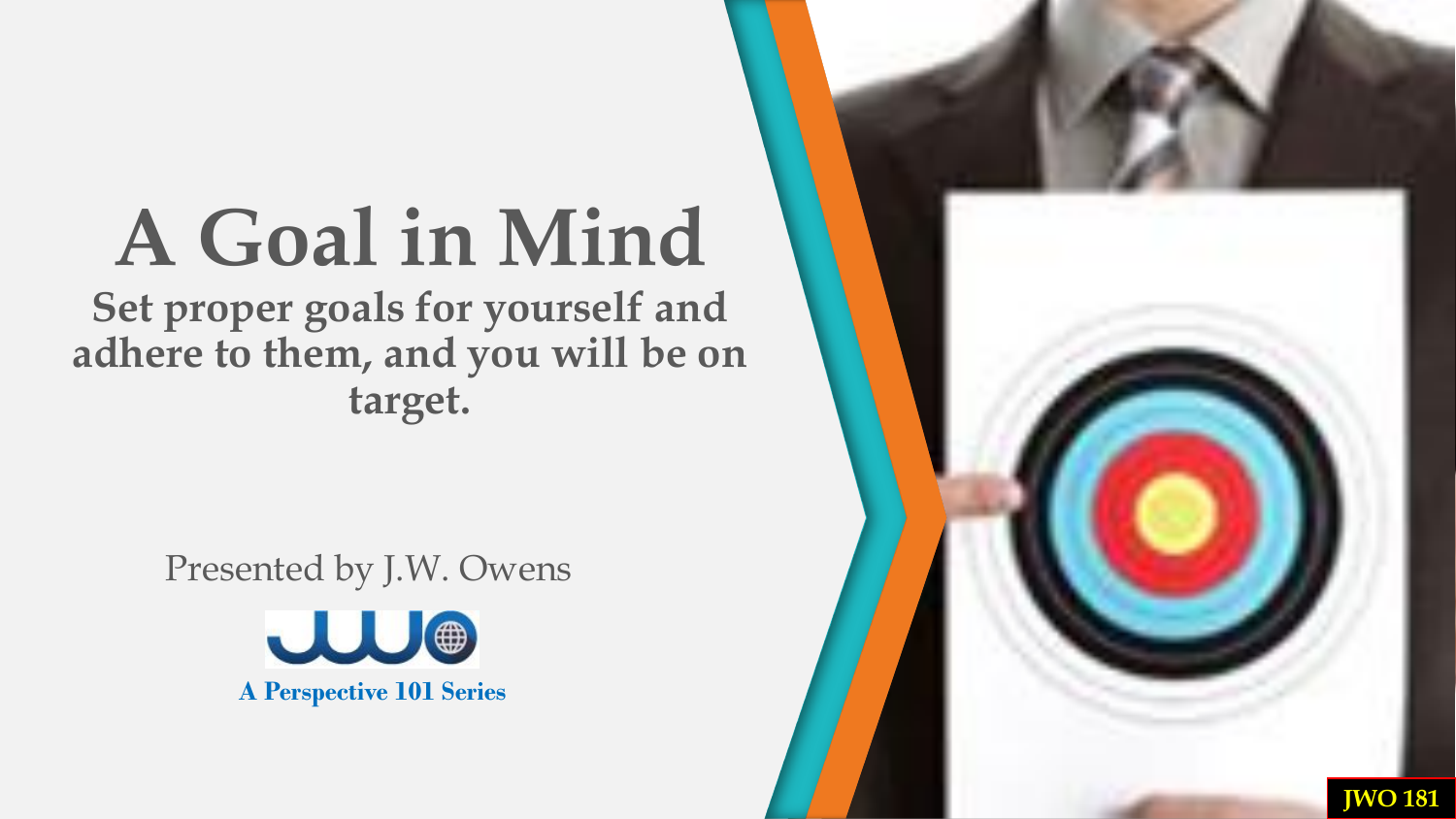**Set proper goals for yourself and adhere to them, and you will be on target.**

• **"Before you can score,"** a Greek proverb goes, **"you must first have a goal."** 

This is true in life – it is doubly true in selling.

Set proper goals for yourself and adhere to them, and your sights will be set. You will be on target.

Lacking goals, the natural tendency is to flounder. Are you a disciplined goal setter or a flounder?

**Take the following quiz to find out.**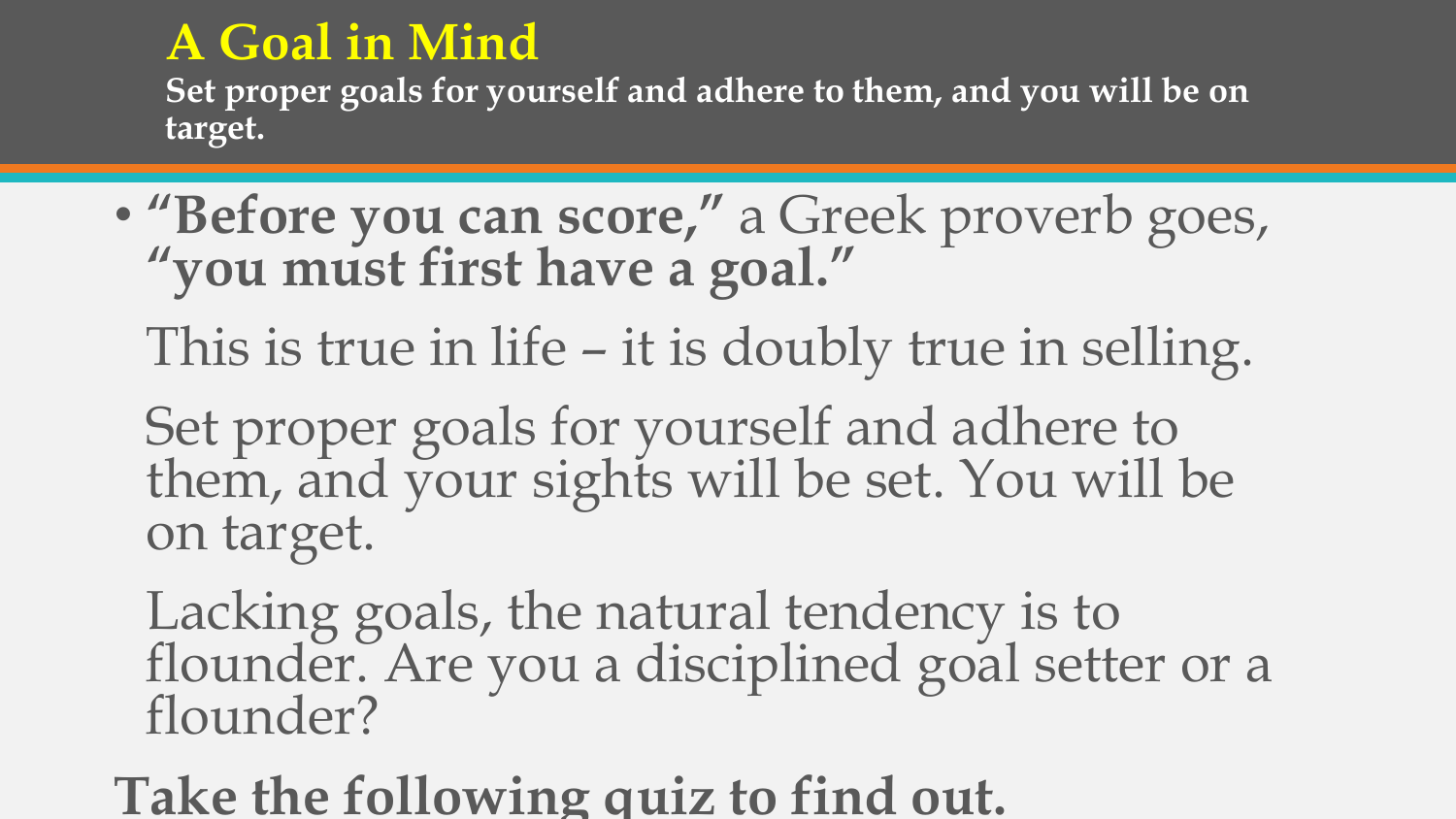**Set proper goals for yourself and adhere to them, and you will be on target.**

### Set proper goals for yourself and adhere to them, and your sights will be set. You will be on target. Lacking goals, the natural tendency is to flounder. Are you a disciplined goal setter or a flounder?

### **Answer: Yes or No**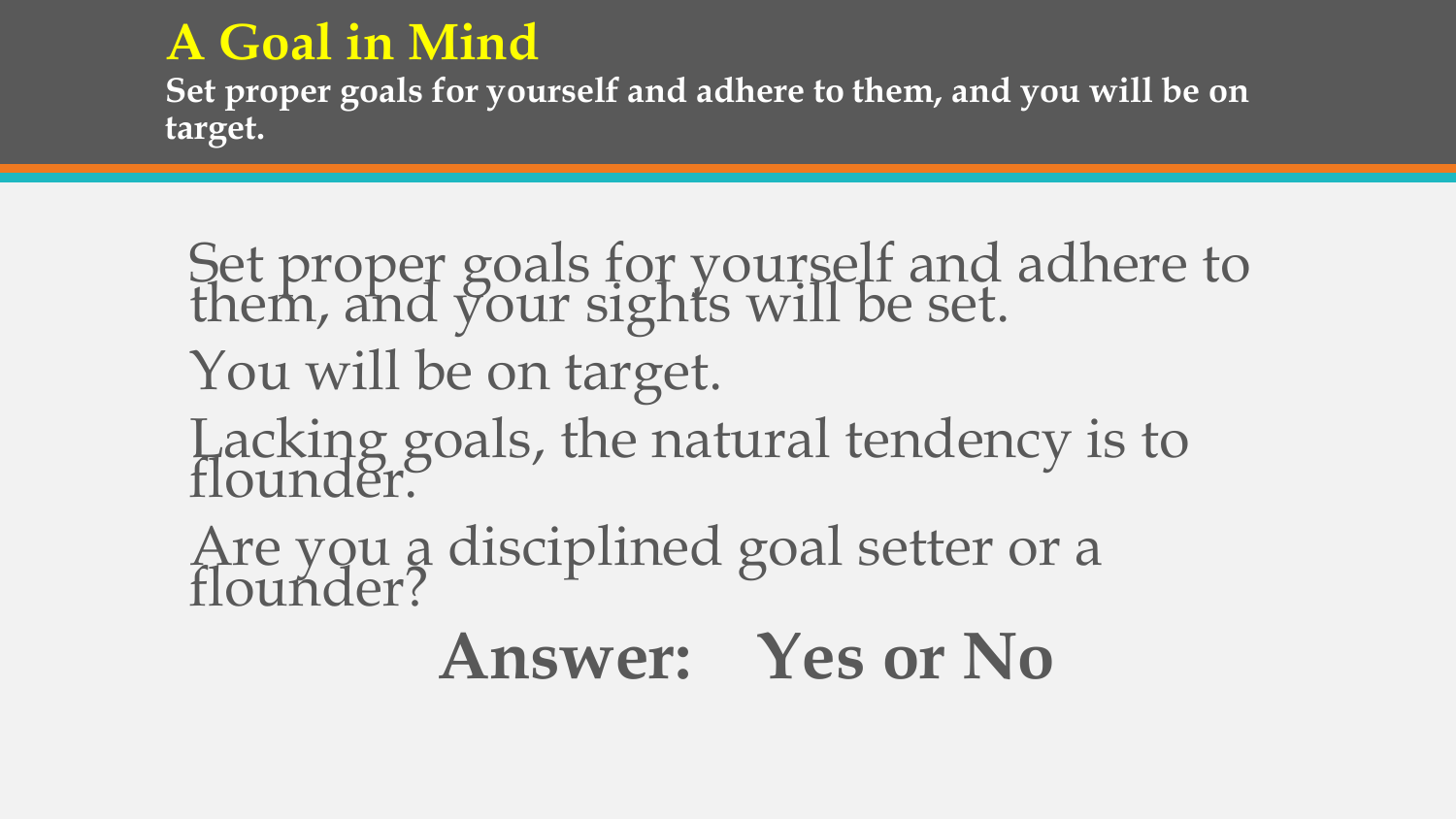**Set proper goals for yourself and adhere to them, and you will be on target.**

# 1. Do you set goals with the help of your boss?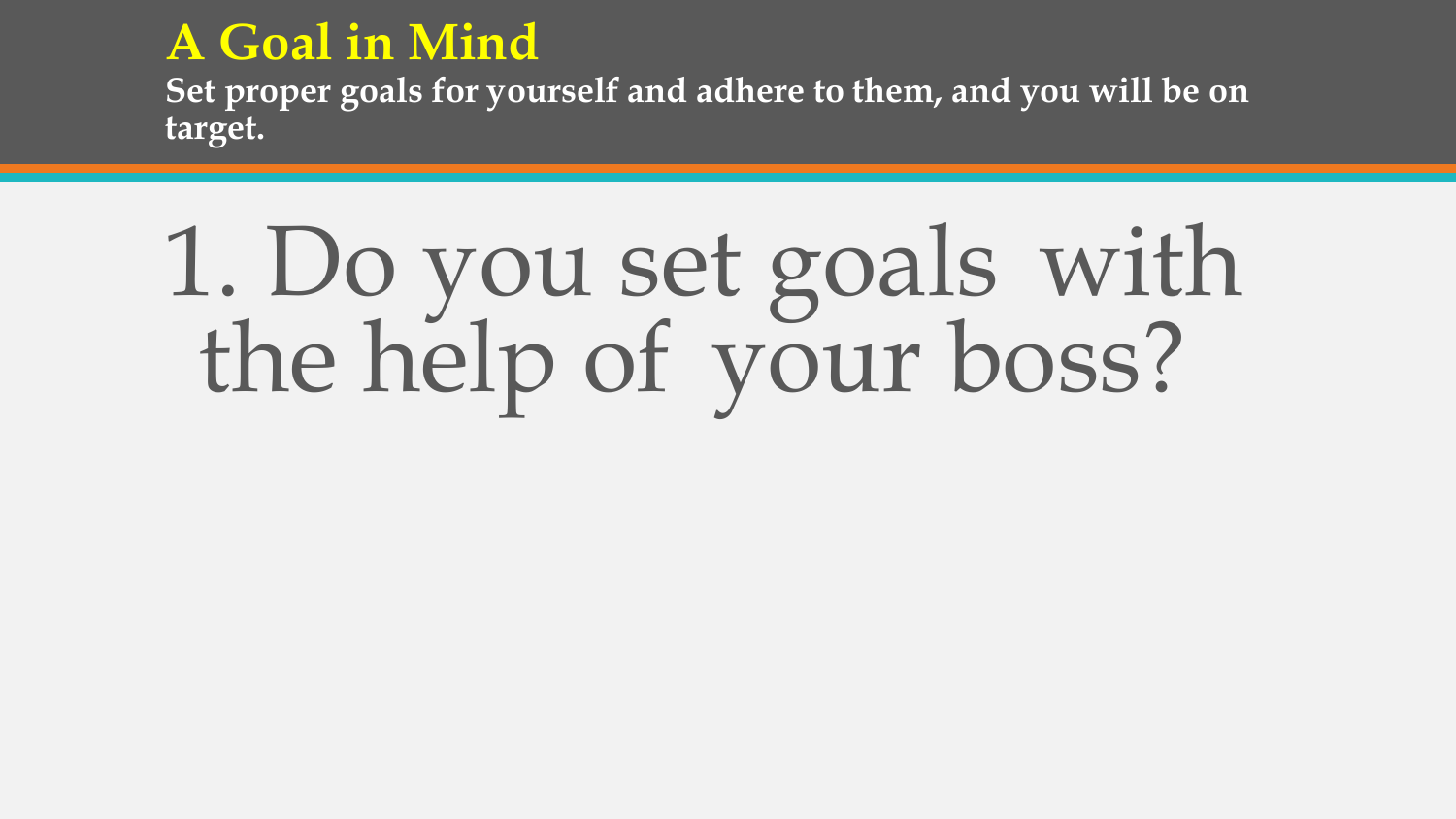**Set proper goals for yourself and adhere to them, and you will be on target.**

### 2. No matter how busy you are…

### Do you always make time to set goals?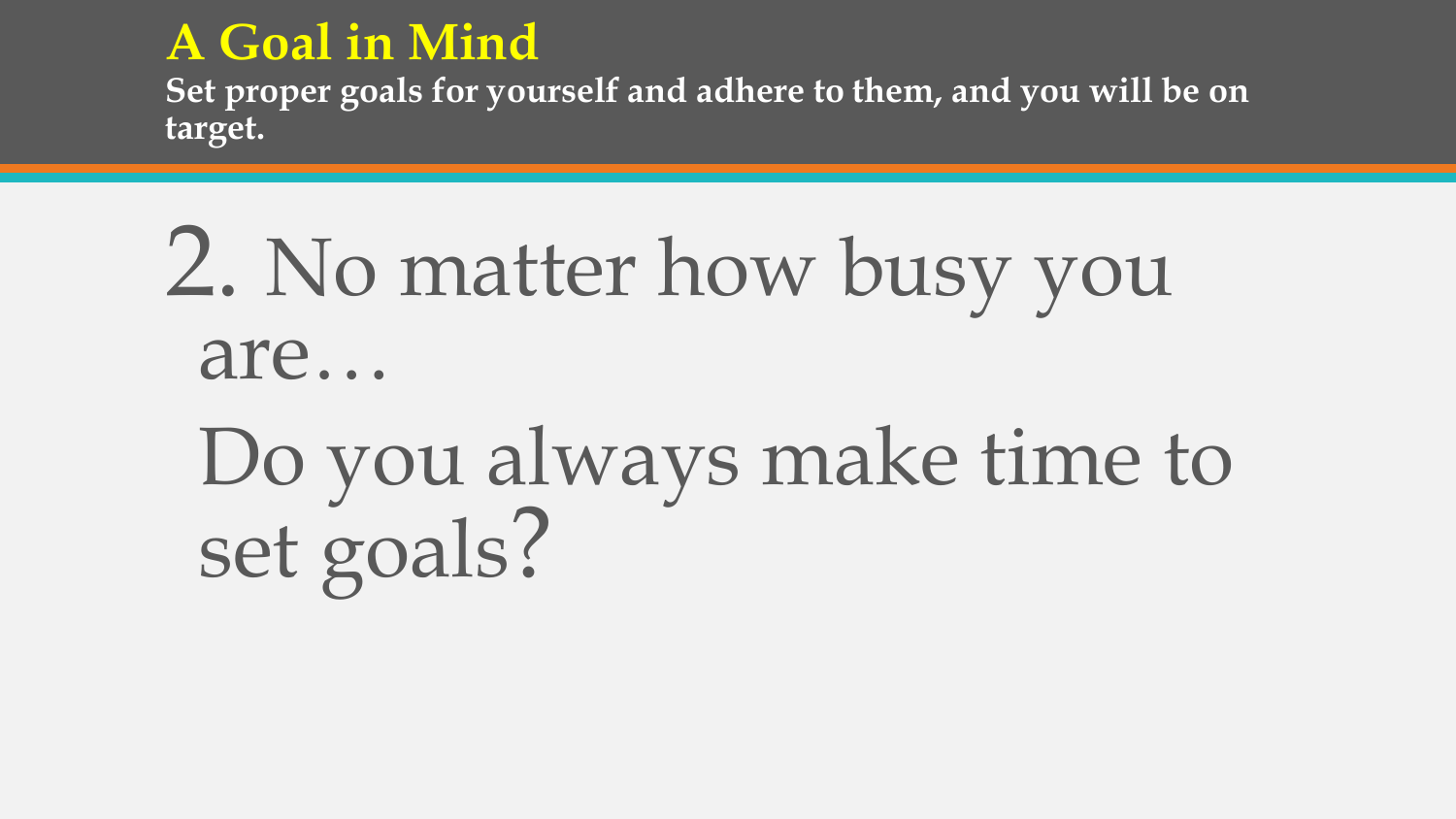**Set proper goals for yourself and adhere to them, and you will be on target.**

### 3. Do you periodically review your goals and adjust them if necessary?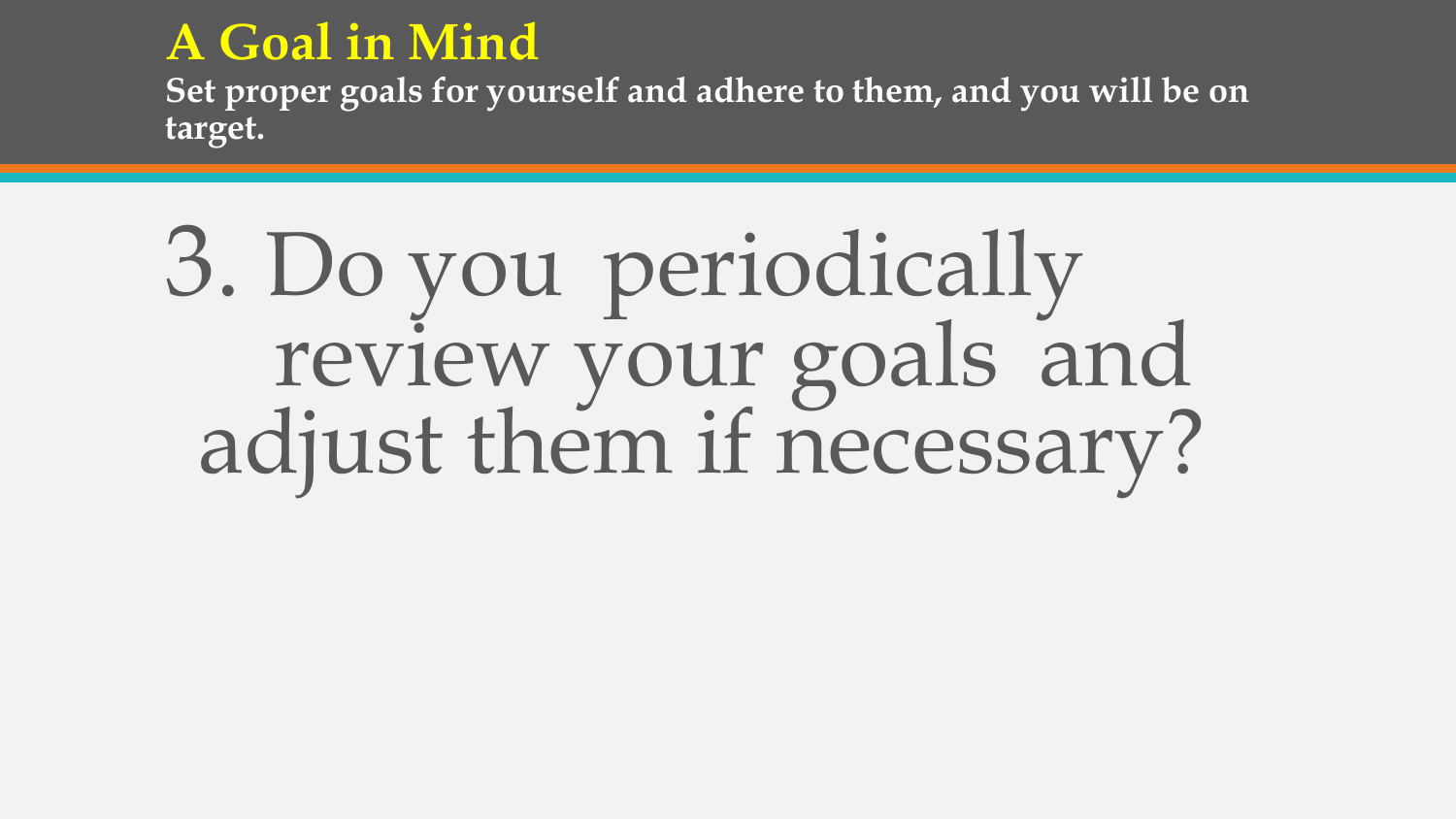**Set proper goals for yourself and adhere to them, and you will be on target.**

### 4. Do you set goals realistically high – then boost them a bit?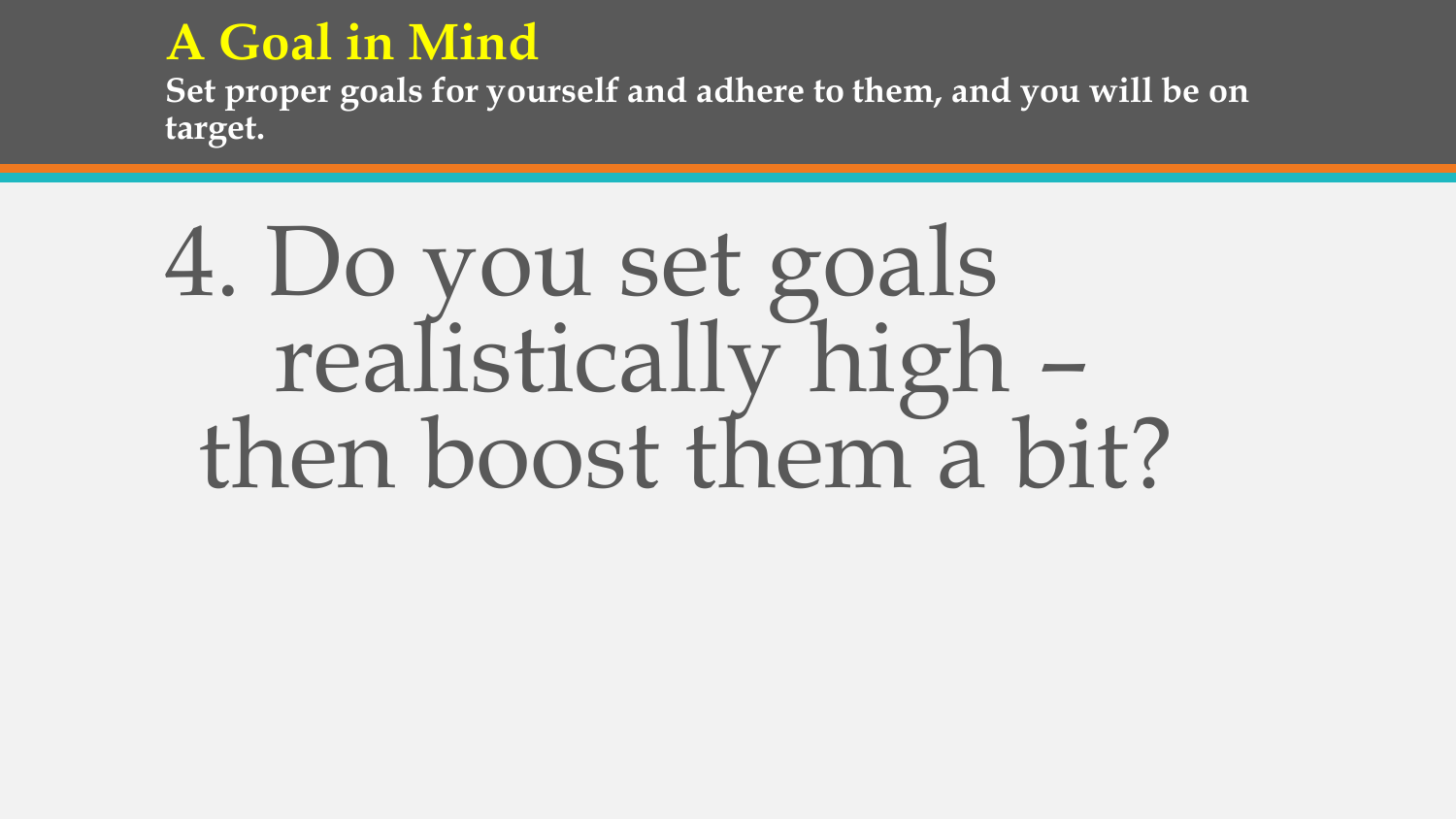**Set proper goals for yourself and adhere to them, and you will be on target.**

## 5. In achieving a goal, do you keep the next goal in mind?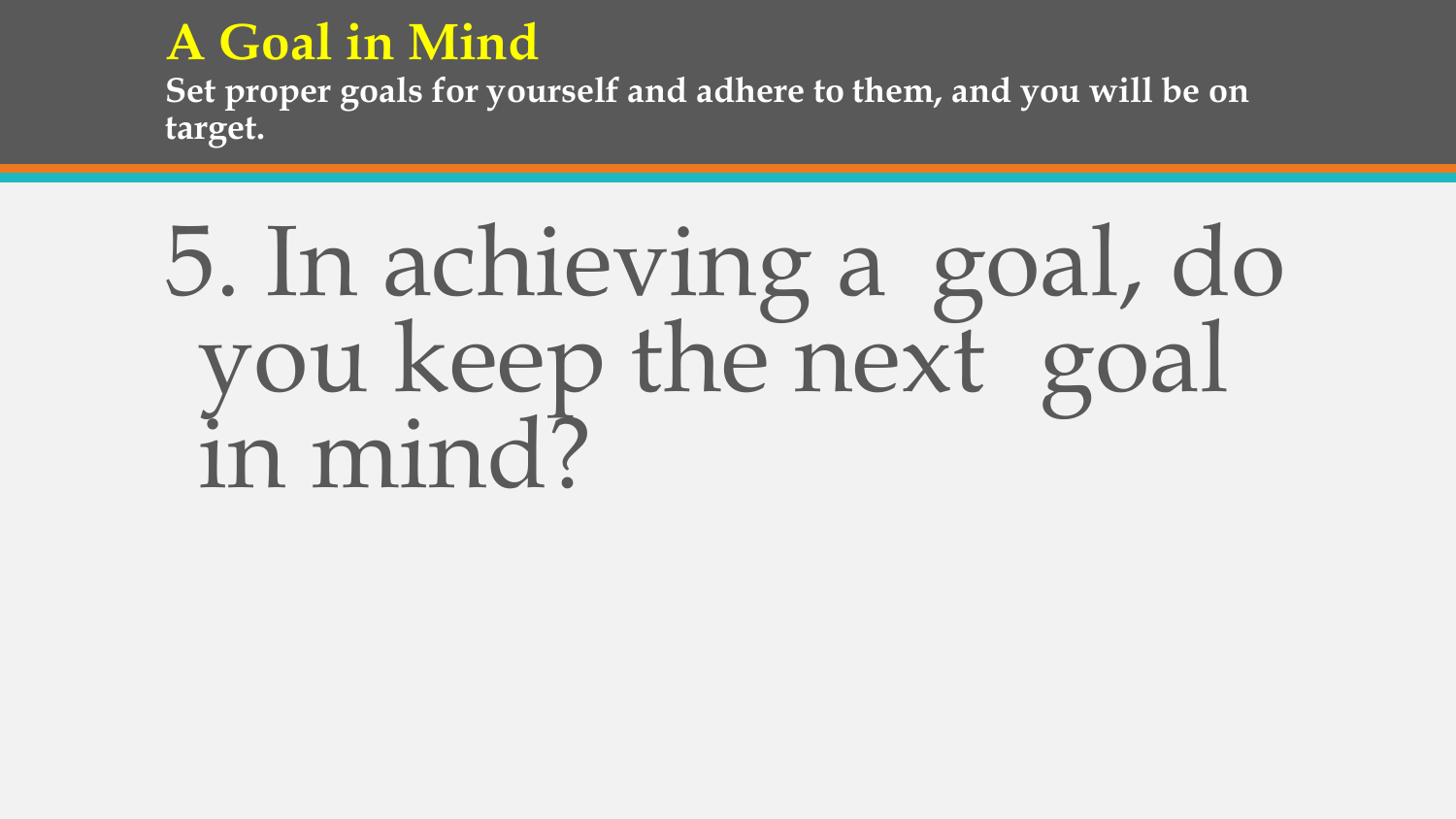**Set proper goals for yourself and adhere to them, and you will be on target.**

## 6. Do you seek help when you have trouble reaching a goal?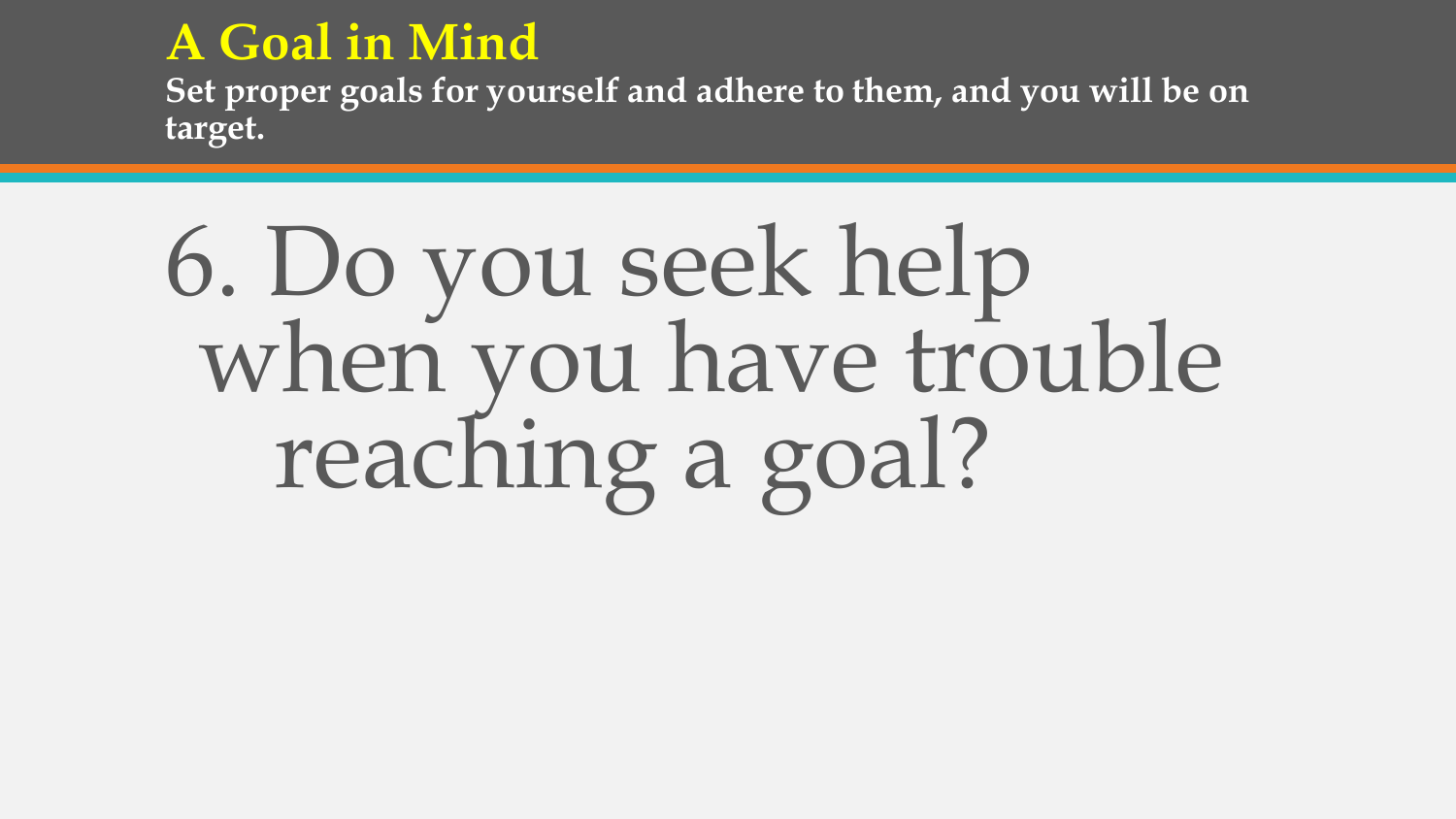**Set proper goals for yourself and adhere to them, and you will be on target.**

### 7. Do you continuously match your performance against your goals?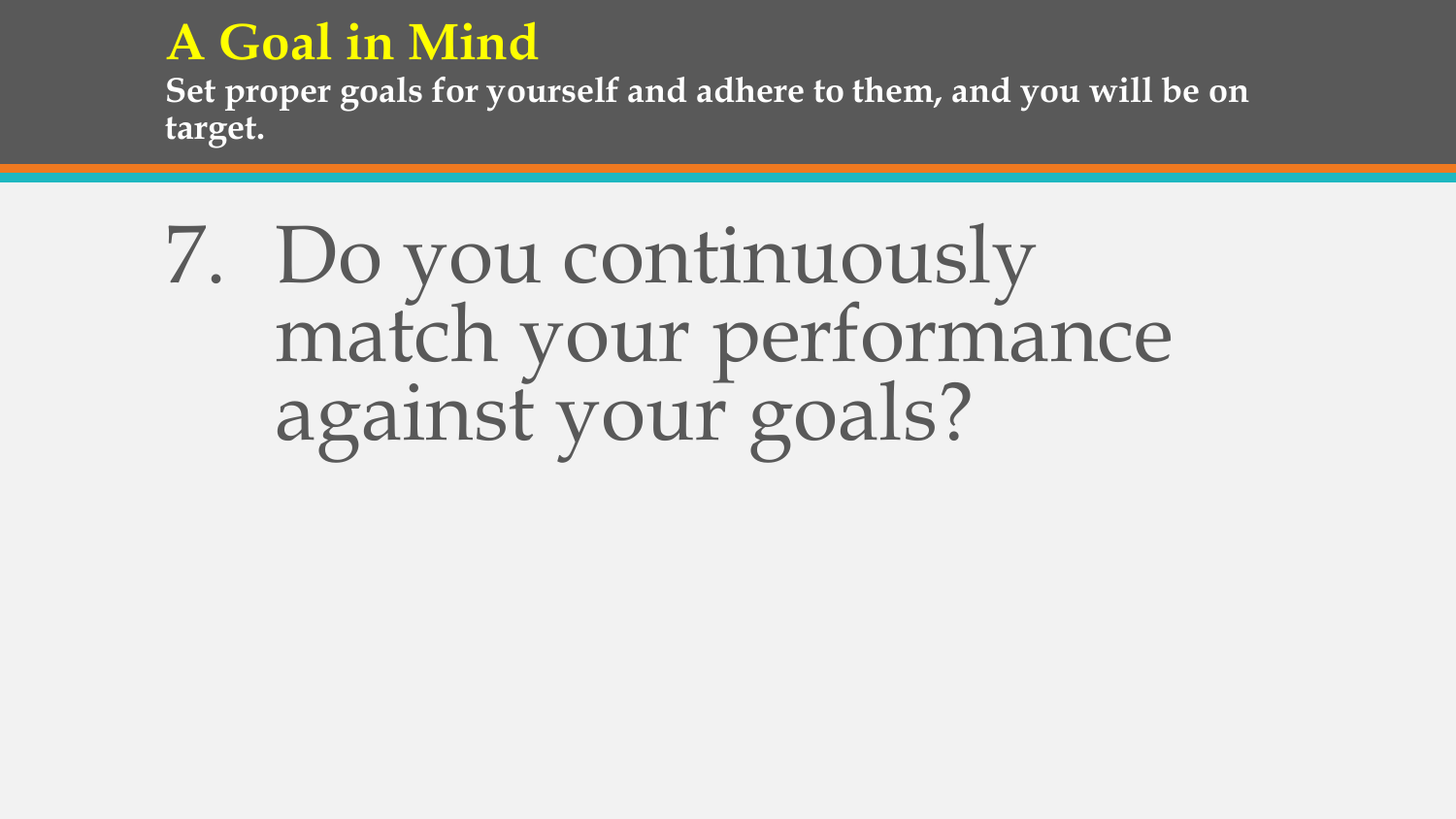**Set proper goals for yourself and adhere to them, and you will be on target.**

## 8. In setting goals do you try to be as specific as possible?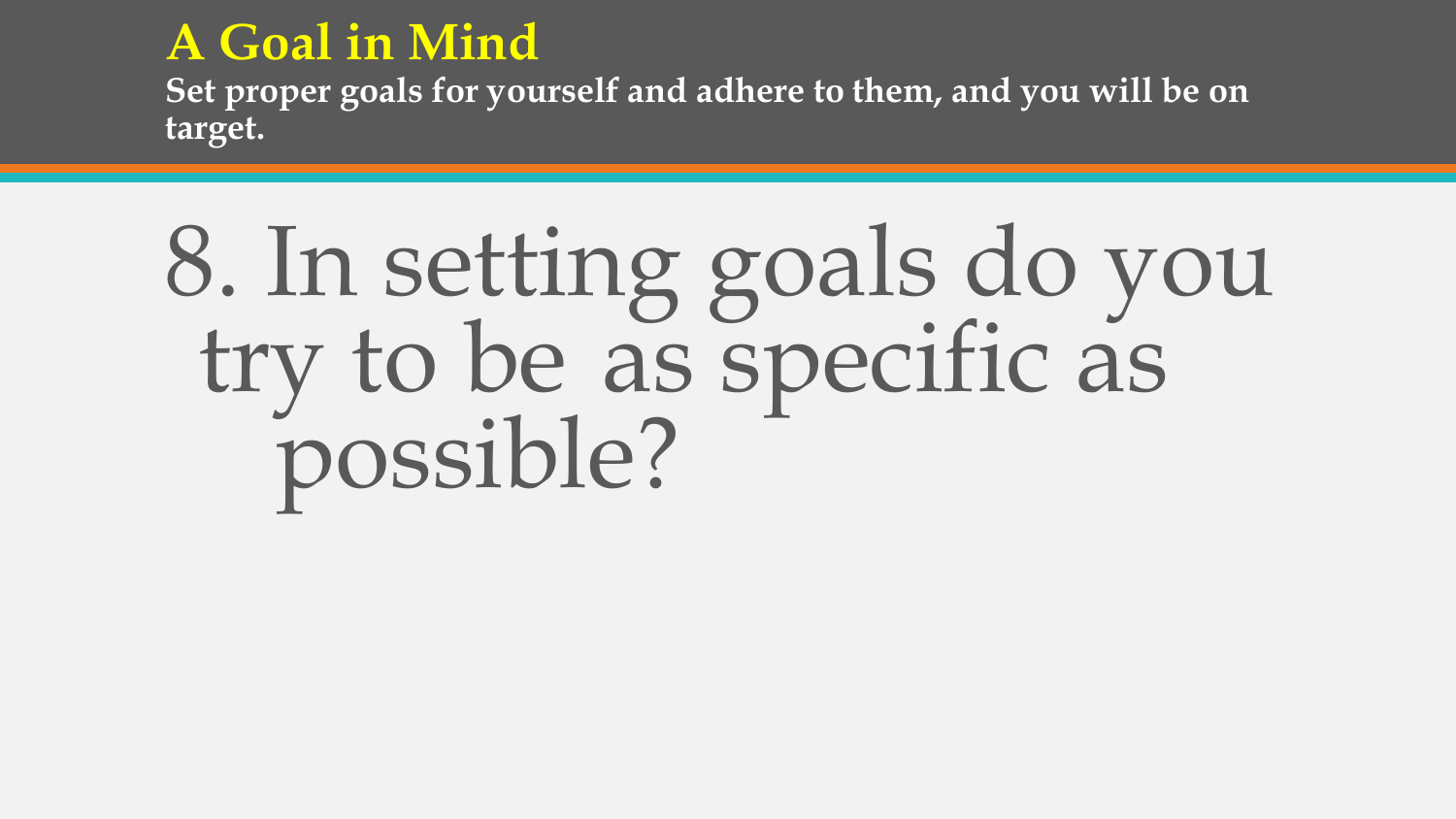**Set proper goals for yourself and adhere to them, and you will be on target.**

9. Too much of anything can be self-defeating. Do you take care not to let goal setting stand in the way of goal achievement?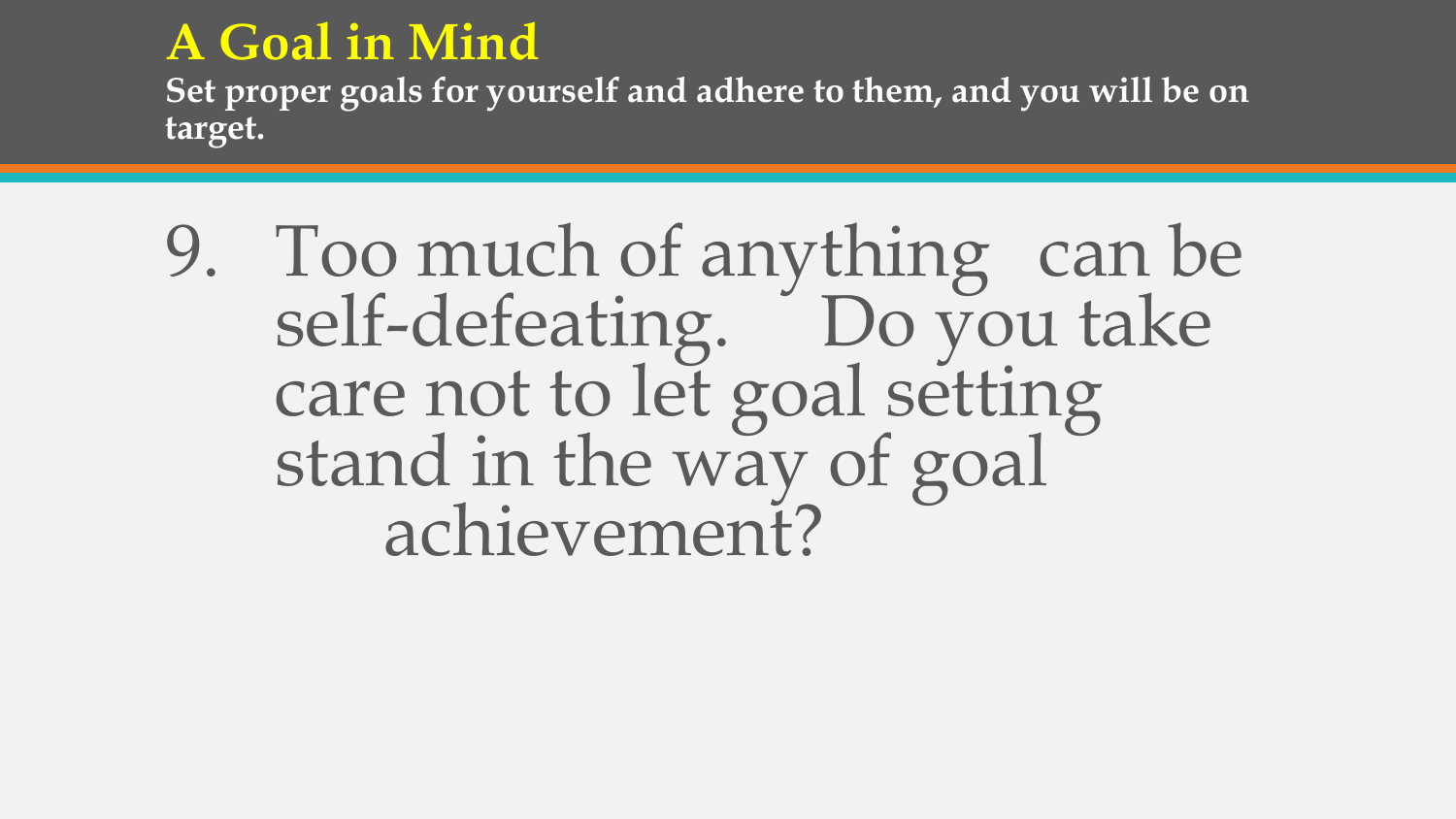**Set proper goals for yourself and adhere to them, and you will be on target.**

## How Do You Stand?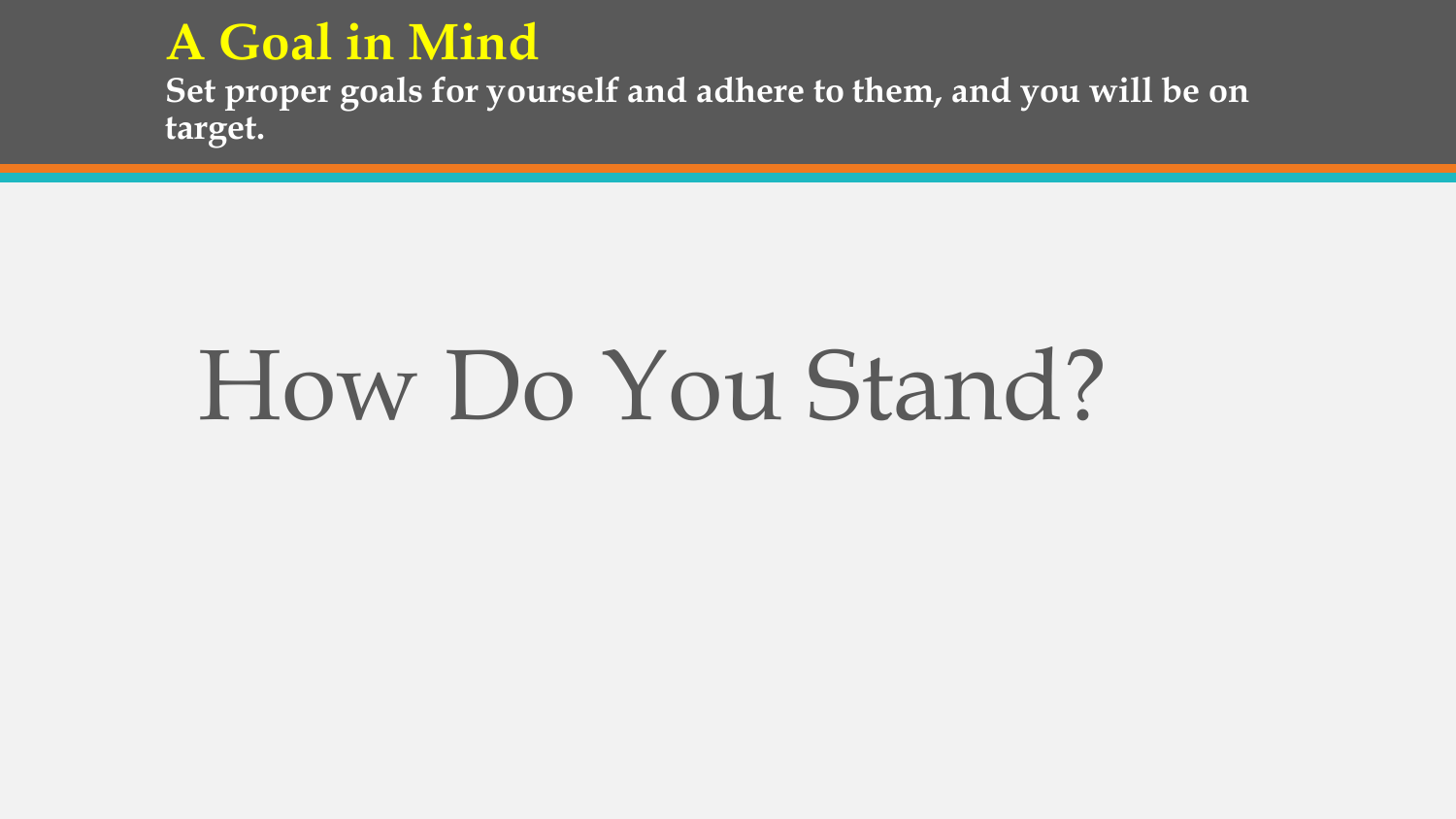**Set proper goals for yourself and adhere to them, and you will be on target.**

### **Expert goal setter – 8 or 9 YES answers. Fair to good – 6 or 7 YES answers. Mediocre to unmentionable – 5 or less YES answers.**